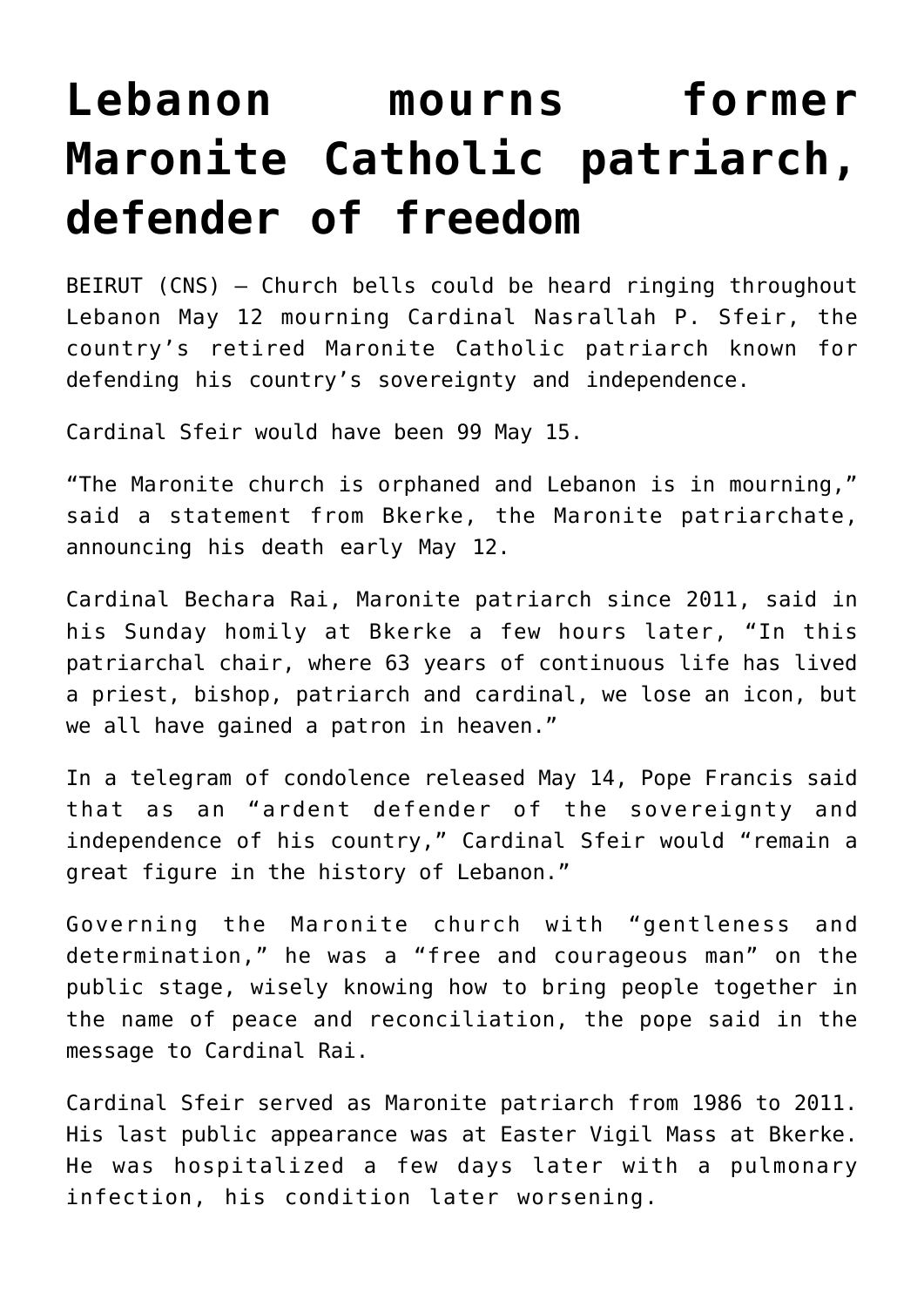The cardinal was considered a respected power broker during Lebanon's 1975-1990 civil war, which saw bitter infighting between rival militias, including opposing Christian factions.

"The national arena will miss the presence of the patriarch, a man of solid faith in his national positions and in defending Lebanon's sovereignty and independence at the most difficult stage," said Lebanese President Michel Aoun.

"The Maronite Church lost one of the most prominent patriarchs who had fingerprints on church affairs, heritage and traditions," added Aoun, a Maronite Catholic.

Cardinal Sfeir was "a very simple, humble person, always ready to listen," said Maronite Archbishop Paul Sayah, patriarchal vicar for foreign affairs, of the prelate he had known for more than 30 years.

"He spoke very little and listened a great deal. If you asked him a question, he would answer with a few words, but always deep and down to the point," the archbishop told Catholic News Service.

The cardinal was a man "who was always open to dialogue, a man of peace and reconciliation," Archbishop Sayah said.

"He believed very deeply in the Christian-Muslim coexistence. On the other hand, he was very adamant about safeguarding freedom: freedom of conscience, freedom of religion, freedom of speech. One of his famous sayings was, 'Lebanon could not exist unless it were free,'" Archbishop Sayah said.

In September 2000 Cardinal Sfeir issued, with the Maronite bishops, an appeal for an end to the Syrian occupation of Lebanon, which began during the war in 1976 and lasted until 2005.

"No one dared at that time" to take such a step and "break the taboo" predominating in Lebanon to speak out against the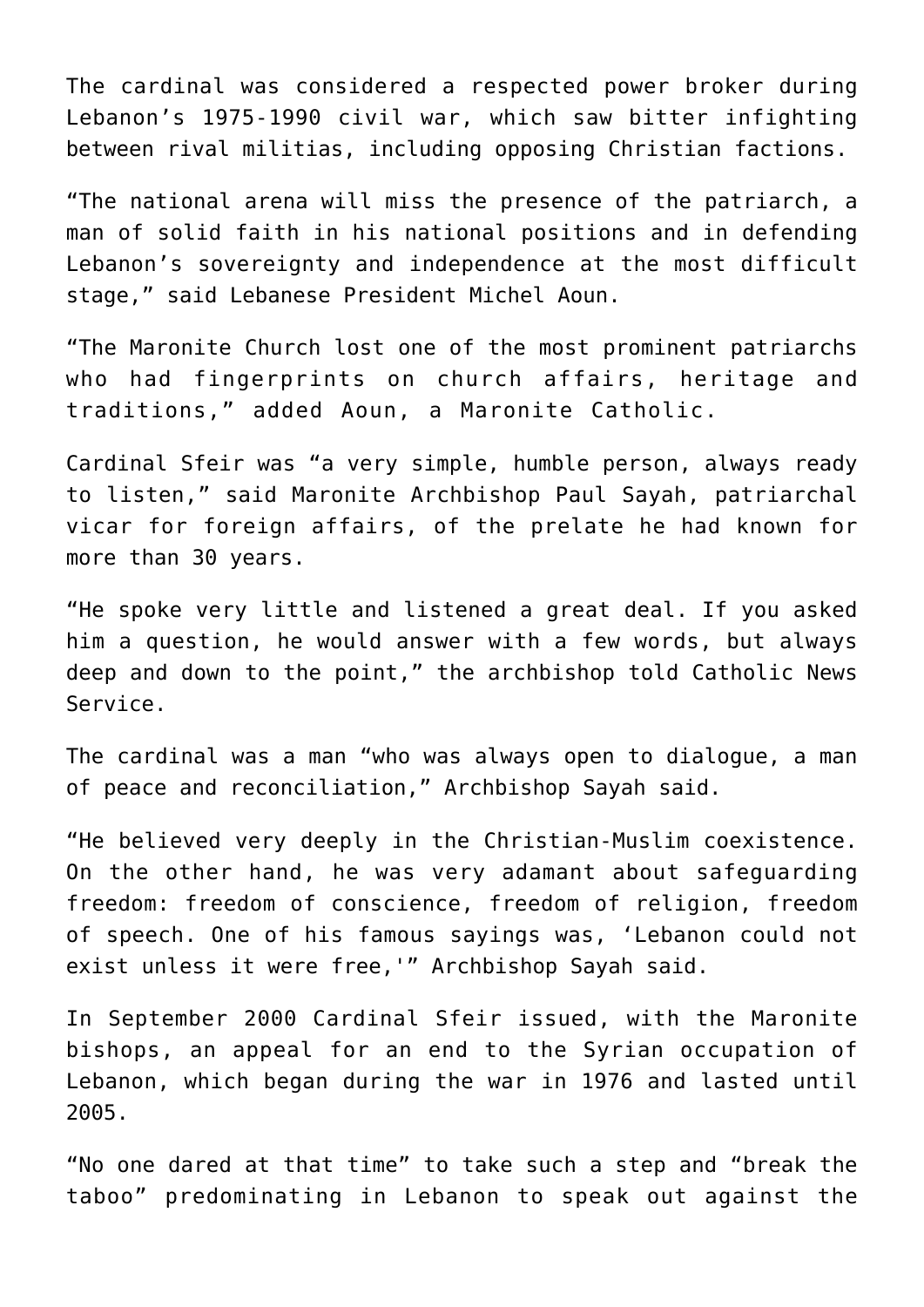Syrian hegemony, "but he had the courage, the foresight," Archbishop Sayah said.

For this stand, Cardinal Sfeir was referred to as the father of Lebanon's second independence.

As patriarch, Cardinal Sfeir often told the faithful that despite the difficulties of current times, their circumstances now were simpler than "the miseries and persecution that befell our people throughout the ages. Our church is a church struggling for excellence."

He is credited with organizing the 2004 Maronite Synod of Bishops, the first full Maronite synod to take place in Lebanon in 150 years, and the first in which women participated. It resulted in an 800-page document, an extensive study of the identity of the Maronite Catholic Church and its mission in the world.

In his later years, still at the patriarchate, Cardinal Sfeir continued to participate in church activities. He spent his time in prayer, and also reading and writing.

"He had a fantastic habit of writing in his diary every day," Archbishop Sayah noted, and could be found writing, revising on his laptop at his desk.

"His legacy will remain for a very long time," Archbishop Sayah said.

"He had that beautiful smile, that really reflected a deep internal peace," Archbishop Sayah noted, attributing it to the cardinal's life of intense prayer and meditation. He was even smiling as he was going into the hospital, the archbishop recalled. "I saluted him."

"We are sad, but we rejoice at the legacy he left us," Archbishop Sayah said.

Sheikh Abdul Latif Daryan, grand mufti of Lebanon's Sunni